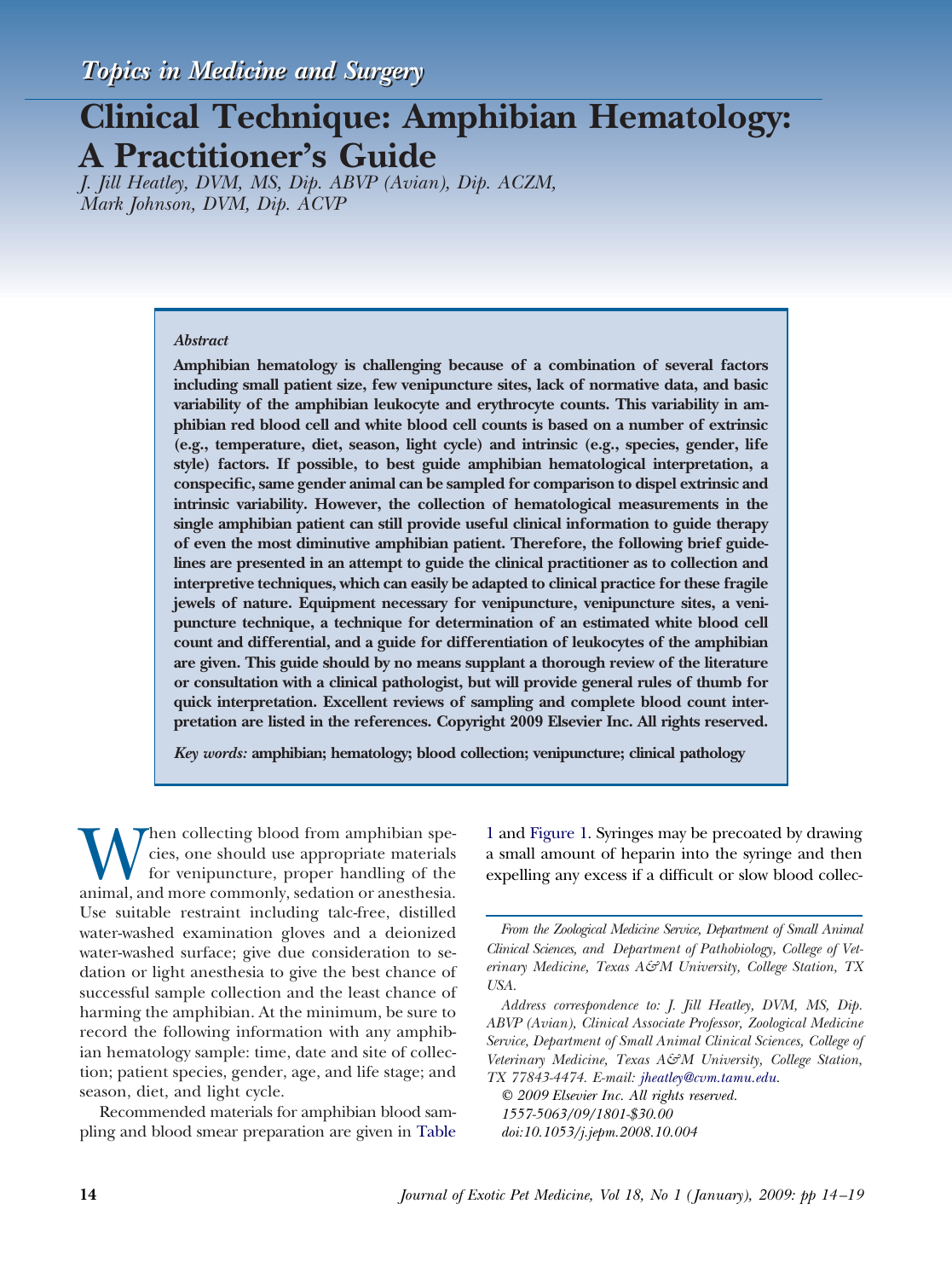| <b>1000 C COMPUTER ROODSULY TO UNIPERFORM ROODSUG SUITPING</b> |                                                                                                                         |  |  |  |
|----------------------------------------------------------------|-------------------------------------------------------------------------------------------------------------------------|--|--|--|
| <b>Manufacturer</b>                                            | <b>Comments</b>                                                                                                         |  |  |  |
| Qualitest Pharmaceuticals, Inc.,<br>Huntsville, AL             | Zero volume hub, attached needle 28<br>gauge, $1/2$ "                                                                   |  |  |  |
| <b>VWR Scientific Inc., Westchester, PA</b>                    | "Cover slips" for blood smear prep                                                                                      |  |  |  |
| Erie Scientific, Portsmouth, NH                                | 1.0-mm thickness                                                                                                        |  |  |  |
| Resco, Walled Lake, MI                                         | Removal of hub/needle of zero<br>volume attached needle syringes;<br>conserves sample volume                            |  |  |  |
| Drummond Scientific Company,<br>Broomall, PA                   | PCV and total solids determination;<br>may be used to create small drop<br>size to facilitate amphibian blood<br>smears |  |  |  |
| Becton-Dickinson, Franklin Lakes, NJ                           | May be used to store hematologic<br>samples                                                                             |  |  |  |
|                                                                |                                                                                                                         |  |  |  |

#### **Table 1. Equipment necessary for amphibian hematological sampling**

tion procedure is expected. Additionally, if sepsis is a concern, consider reserving one drop of blood without anticoagulant for placement onto a mini-tip culturette or directly into an enrichment broth, which then should be incubated at enclosure temperature. When collecting blood for culture, aseptic technique, which includes adequate patient preparation and strict surgical preparation of the skin to avoid culture contamination, is necessary. Contacting the bacteriological laboratory for appropriate materials, such as pediatric blood culture vials, and instructions for sample collection and storage should occur before the procedure for best diagnostic results. Although the collection of samples before antibiotic administration is preferred in a patient where sepsis is a concern, the collection of samples after antibiotic administration is not contraindicated.

Methods of blood collection vary based on the species. Most commonly used venipuncture sites include the ventral caudal tail vein, the ventral abdominal vein, and the heart. Peripheral venipuncture may not require chemical restraint and may be performed in a manner similar to that used on the tail vein of bovids and as in reptilian species for the ventral abdominal vein. For the abdominal vein or cardiopuncture, once the animal is positioned appropriately, it is best to visualize the venipuncture site. For the abdominal vein, visualization may be aided by a bright, cool fiber-optic light source to transilluminate the vein from the side or behind or by ultrasound guidance. The ventral abdominal vein may be visualized without additional aids as it courses down the ventral midline in amphibians with minimally pigmented, translucent skin. The cardiac impulse can be visualized in some species without additional aids. However, the dense skin pigmentation of many species necessitates the use of a Doppler flow probe (Fig 2), ultrasound, or cool light transillumination to confirm the blood flow in the heart or in other vessels before venipuncture. As in other species, cardiac puncture is not without risk and should be performed only in an anesthetized animal with blood aspiration from the ventricle with a small-gauge needle (Fig 3).

A small-gauge needle limits trauma to the amphibian and will not damage blood cells as long as minimal aspiration pressure is applied. Use of an insulin syringe with a zero volume hub also maximizes recovery of the sample; however, the needle must then be removed for



**Figure 1.** Basic equipment for amphibian hematological sampling. Pictured: Guillotine canine nail trimmers, 0.3-mL insulin syringe with zero hub needle attached, slides, cover slips, heparinized PCV tubes, and lithium heparin microtainers. Additional materials for restraint of the amphibian are necessary (talc-free examination gloves washed with distilled or deionized water, large dog mask for use as induction chamber for isoflurane anesthesia, nonbleached paper toweling or surface which has been moistened with distilled or deionized water).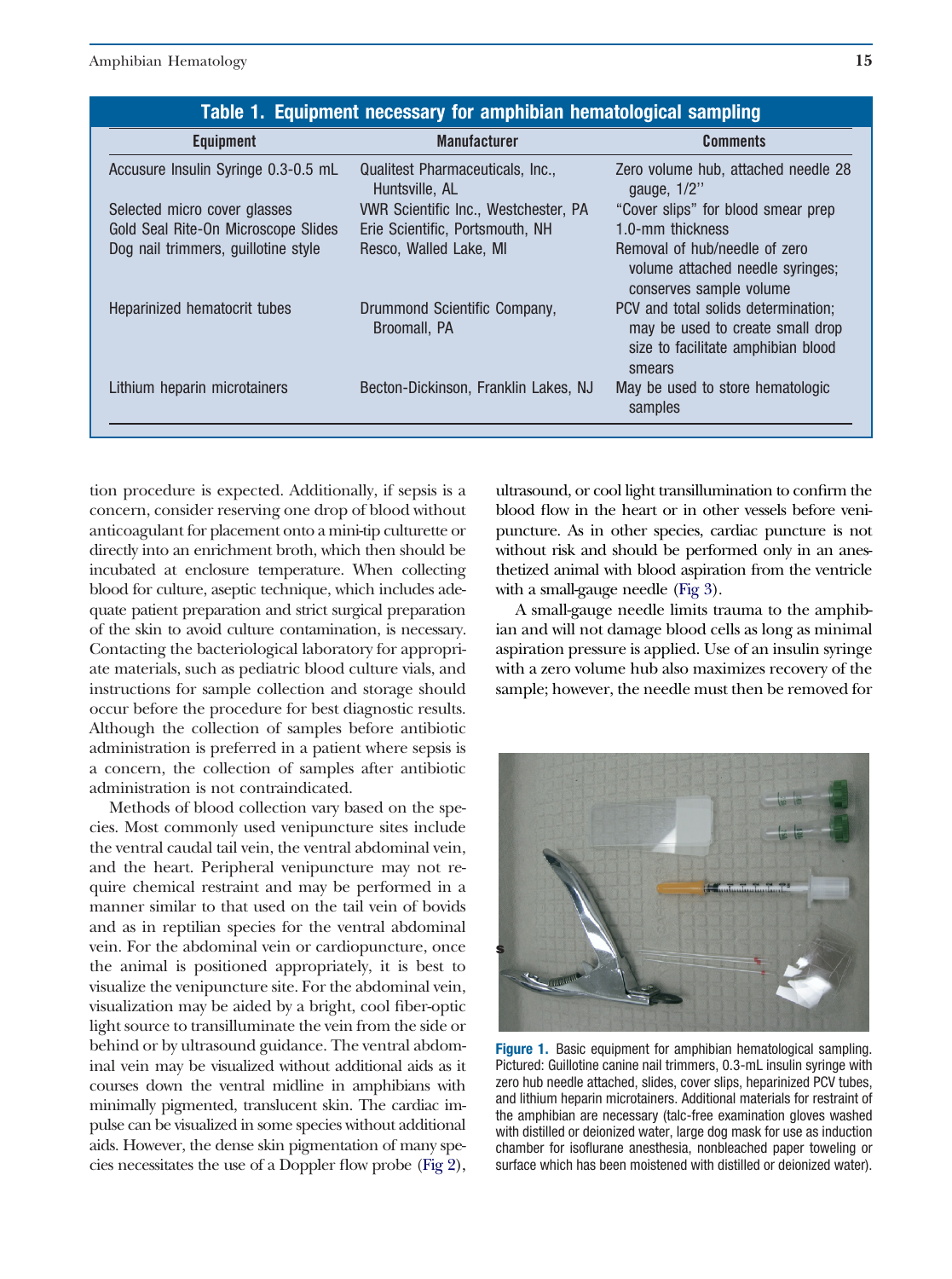

**Figure 2.** Placement of a Doppler flow probe over the heart of a Malaysian Horned Frog (*Megophrys nasuta*) to verify appropriate venipuncture site.

sample processing. For needle removal, pull the sample to the back of the syringe and remove the needle and hub with clean, sharp, guillotine-style dog nail trimmers. This allows sample handling without having to expel the blood through the small needle. Blood may be used for fresh smears, culture, packed cell volume, and total solids determination. Blood smears may be made with a slide or cover slip technique. The use of heparized hematocrit tubes may facilitate making the small drops necessary for good blood smears when evaluating amphibian blood. The remainder can then be placed in the lithium heparin microtainer for separation of plasma and determination of blood chemistries. Normal amphibian plasma varies with the species and may be light blue, green, or orange. In the amphibian, green plasma may or may not be due to biliverdin elevations, and yellow or orange coloration may be due to carotenoids or bilirubin elevations. Blue plasma has been found in apparently healthy Japanese giant salamanders (*Andrias japonicus*). The clinician should exercise caution in the overinterpretation of the plasma coloration in amphibian species as the cause for coloration of serum or plasma, be it based disease or completely normal, only has not been investigated in most species.<sup>1</sup>

For the leukocyte differential of amphibian blood cells, a tabular (Table 2) and pictographic guide (Figs 4-10) are given. Blood cells shown were obtained from Malaysian Horned Frogs (*Megophrys nasuta*) via cardiac venipuncture. Amphibian white blood cells tend to vary considerably in morphology and staining characteristics based on species. Therefore, these cells are presented only as a cursory guide. One should consult additional texts for best interpretation of amphibian leukocytes.<sup>1-3</sup>

# **Procedural Tip I**

## **Calculation of the Appropriate Volume of Blood to be Sampled from an Amphibian**

The guidelines below calculate a minimum safe blood draw. Conservative measures are used at each step to safeguard patient safety.

Blood volume varies from  $7\%$  to  $10\%$  of body weight in the terrestrial amphibian and 13% to 25% of body weight in the aquatic amphibian. (Body weight,  $g(0.07)$  = Minimal total blood

volume (TBV) In the aquatic amphibian, the multiplication factor may be increased to 10% or 0.1.

Minimal safe blood draw (SBD) =  $5\%$  to 10% of TBV

TBV  $(0.05) =$ SBD

In the healthy amphibian, SBD may be doubled.

For a 35-g sick frog, SBD:  $35(0.07)(0.05) = 0.12$  mL



**Figure 3.** Blood collection via cardiac venipuncture of a Malaysian Horned Frog (*Megophrys nasuta*). This frog has been anesthetized with isoflurane administered via face mask.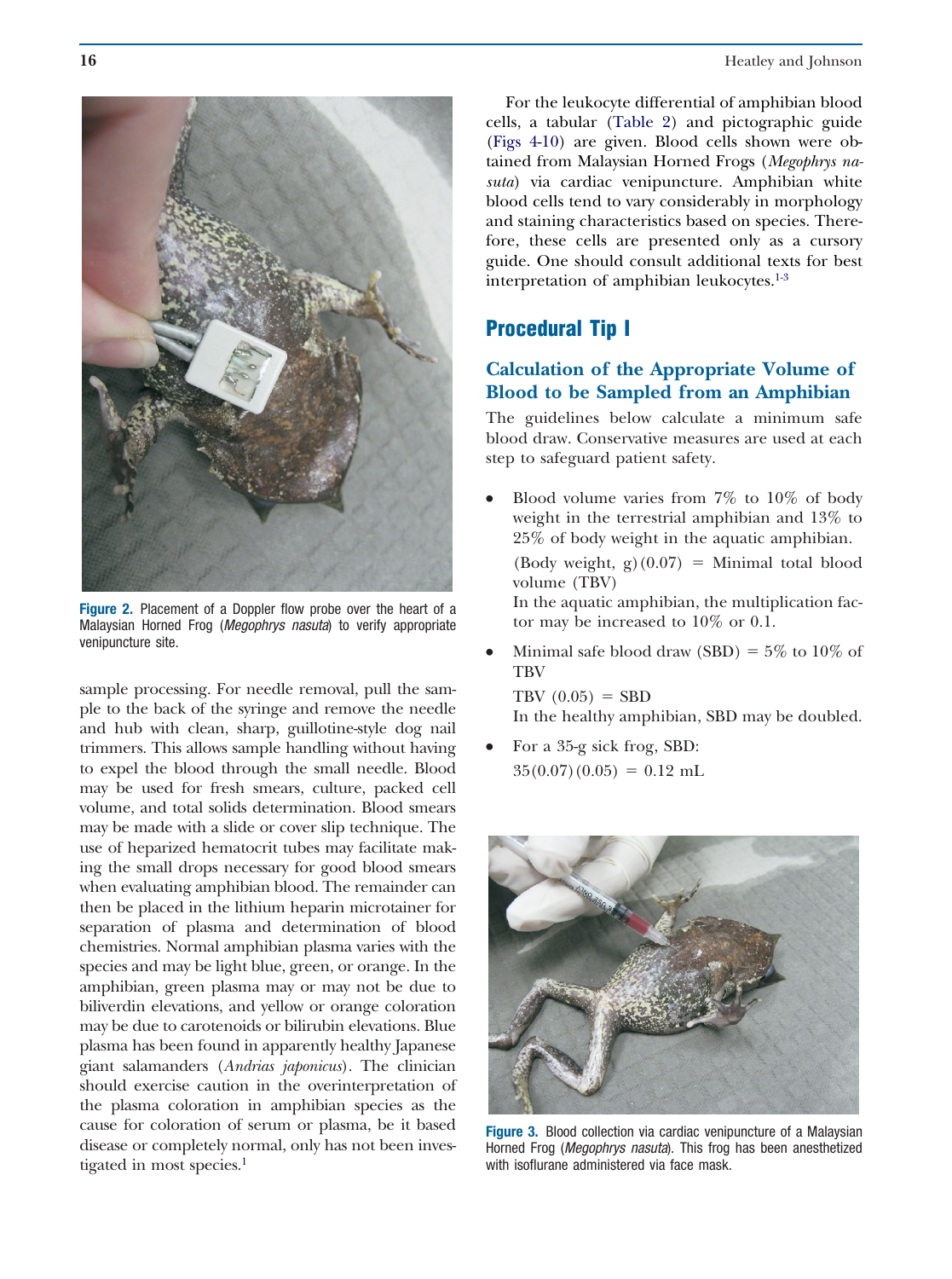Amphibian Hematology **17**

| Cell Name*                                              | <b>Relative Cell Size,</b><br>Shape, and Percentage                                                                                                                                                                                | <b>Nucleus</b>                                                                                | <b>Cytoplasm/Granules</b>                                                                                                                                                                                       |
|---------------------------------------------------------|------------------------------------------------------------------------------------------------------------------------------------------------------------------------------------------------------------------------------------|-----------------------------------------------------------------------------------------------|-----------------------------------------------------------------------------------------------------------------------------------------------------------------------------------------------------------------|
| Neutrophil                                              | Predominant<br>inflammatory cell in<br>some species; visually<br>similar to mammalian<br>cell                                                                                                                                      | Multilobed nucleus                                                                            | Colorless cytoplasm, large<br>irregular granules with<br>slight eosinophilia or<br>only slight stain uptake                                                                                                     |
| Heterophil (small<br>eosinophilic granule<br>leukocyte) | 30 to 32 $\mu$ m; larger<br>than that of<br>mammals; 1% to 33%<br>of leukocytes                                                                                                                                                    | Round, multilobed nucleus                                                                     | Colorless cytoplasm,<br>distinct eosinophilic,<br>rod-shaped, smaller<br>than eosinophil<br>granules; may<br>phagocytize bacteria                                                                               |
| Eosinophil (large eosinophilic<br>granule leukocyte)    | Same size or larger than<br>heterophil; 0% to 15%<br>of leukocytes                                                                                                                                                                 | Smooth, less lobed<br>nucleus than heterophil                                                 | Small to medium, oval to<br>round eosinophilic<br>granules of variable<br>size                                                                                                                                  |
| <b>Basophil</b>                                         | Size variable; $<$ 1% of<br>leukocytes of most<br>species; may<br>predominate in some                                                                                                                                              | Nonsegmented, unlobed,<br>slightly eccentric, often<br>obscured by granules                   | Basophilic granules round<br>to oval; often<br>degranulated by Diff-<br>Quik stain                                                                                                                              |
| Monocyte/Azurophil                                      | Similar in appearance to<br>mammalian cells;<br>usually larger than<br>granulocytes but<br>varies from smaller to<br>larger; 0% to 20% of<br>leukocytes                                                                            | Round, kidney, or<br>horseshoe shaped                                                         | Pseuodopodia may be<br>present, light blue-gray,<br>abundant cytoplasm<br>foamy or vacuolated;<br>occasional small,<br>irregular-shaped<br>azurophilic granules<br>(azurophils); may<br>phagocytize other cells |
| Small lymphocyte (large<br>lymphocyte)                  | Similar in appearance to<br>mammalian cells;<br>$\sim$ 50% of differential<br>in many species;<br>smallest leukocyte<br>(small lymphocyte)<br>more numerous than<br>large lymphocyte; 1/2<br>size of erythrocyte or<br>granulocyte | Usually round but<br>occasionally cleft or<br>bilobed, nuclear<br>chromatin dense,<br>clumped | Scant, small amount, pale<br>blue to deep blue gray;<br>less cytoplasm with<br>more intense color than<br>thrombocyte                                                                                           |
| Thrombocyte                                             | Oval to spindle shape;<br>cells tend to<br>aggregate                                                                                                                                                                               | Dense to round oval                                                                           | Abundant colorless/pale<br>gray                                                                                                                                                                                 |
| Erythrocyte                                             | Larger than that of<br>mammals; oval cell<br>shape                                                                                                                                                                                 | Usually nucleated, nucleus<br>basophilic with bulge,<br>irregular nuclear margin              | Deep eosinophilic (red to<br>pink)                                                                                                                                                                              |

# **Table 2. Differentiation of common amphibian blood cells1,2**

*\*Cell name is based on amphibian cell staining characteristics and does not imply specific cell function or other similarity to mammal or other vertebrate cells.*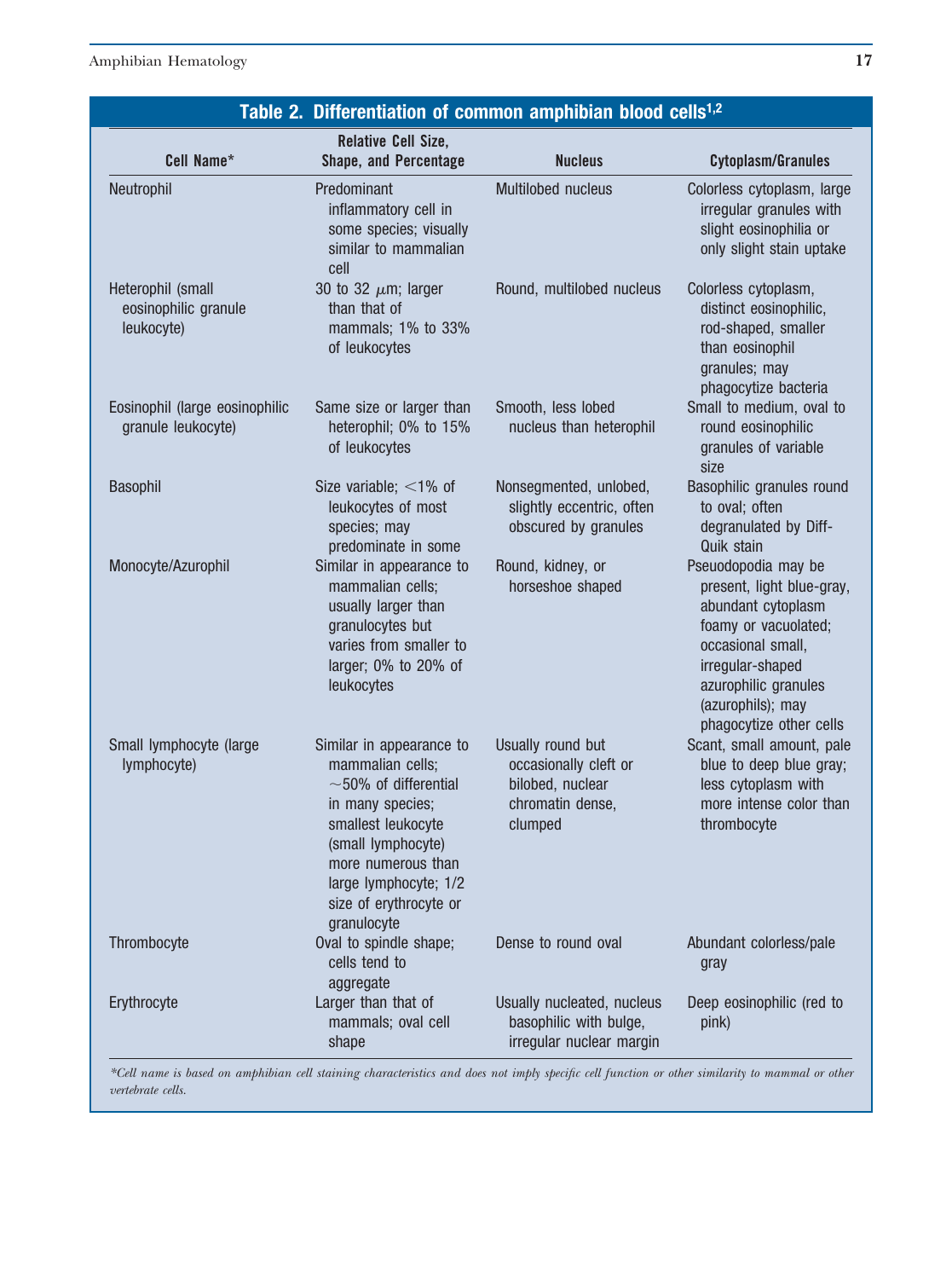

**Figure 4.** Blood smear from the terrestrial Malaysian Horned Frog (Megophrys nasuta) stained with Diff-Quik shown at  $1000 \times$  magnification. The leukocyte to the left of the image is a neutrophil with Döhle bodies, the leukocyte on top is a large lymphocyte with an intracellular hemoparasite, and the small cell on the bottom is a thrombocyte.

From a minute blood sample (0.1 mL), one can examine for hemoparasites, perform an estimated white blood cell count and a blood culture, and obtain a packed cell volume and total solids deter-



**Figure 6.** Blood smear from the terrestrial Malaysian Horned Frog (*Megophrys nasuta*) stained with Diff-Quik shown at 1000 $\times$  magnification. The leukocyte shown is an azurophilic monocyte.

mination with a microhematocrit tube. Obtaining an accurate white blood cell count with the help of a hemocytometer requires only about 0.02 mL if the blood is appropriately diluted with diluent/stain.

## **Procedural Tip II**

# **Estimation of the Total White Blood Cell Count and Determination of the Differential Cell Count in an Amphibian**

● In the cell monolayer, count the number of white blood cells in 12 high powered  $(400\times)$ fields.



**Figure 7.** Blood smear from the terrestrial Malaysian Horned Frog (*Megophrys nasuta*) stained with modified Wright's stain and shown at  $1000 \times$  magnification. From the top proceeding clockwise, a small lymphocyte, a thrombocyte, a neutrophil, and azurophilic monocyte are shown.

**Figure 5.** Blood smear from the terrestrial Malaysian Horned Frog (*Megophrys nasuta*) stained with Diff-Quik shown at 1000 $\times$  magnification. The eosinophil is the large cell with round cytoplasmic granules. The remaining three leukocytes are small lymphocytes.